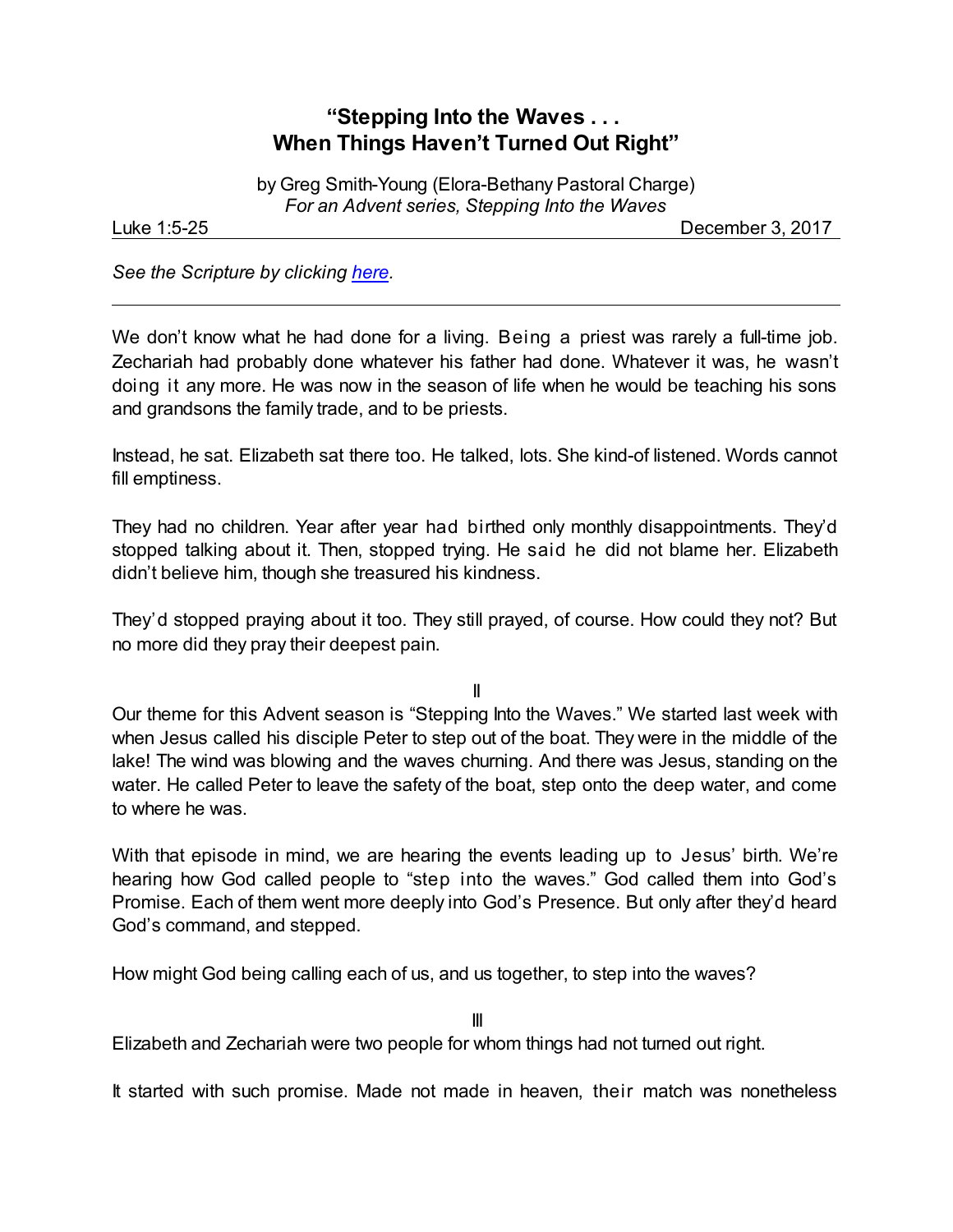godly. Both were from priestly families, the latest of countless generations set apart to serve the Lord and His People.<sup>1</sup> Now they were joined. Zechariah would be a priest. Elizabeth would bear and raise the next generation of priests. Not only them, the whole community would be blessed through their marriage.

They lived the promise. Gentle and generous. Pious, without being annoying. Faithful to God's covenant. Keepers of God's commandments. They were blameless, not just to others but before God.

But. No. Children.

People felt sad for them. And whispered about them. Things had not turned out right.

The longer we live, it seems, the more disappointments we gather. Promises that failed to conceive. Hopes that were not born. Stories that started well and are ending wearily.

Like many of us do, Zechariah and Elizabeth learned to live with it, and expected to die with it. It's like we are in our boat, in the middle of the lake. Nothing fancy about it, at all. It leaks. We fix what we can, and bail out water when we cannot. The paint is weathered, but it won't get another coat. We'll just keep it going for as long as we need it.

IV

It turns out to be the week for Zechariah to serve in the Temple. By chance (perhaps), his name comes up to offer incense to God within the Holy Place.<sup>2</sup>

He walks in alone.

He prays of behalf of God's People.

He looks up, and there, beside the Lord's altar, stands the Messenger.

You heard the Messenger's promise:*"A son for you, Zechariah! A child for your Elizabeth!"*

You heard Zechariah's objection: *"How? I am old. My wife too."*

You heard the answer. *"I am Gabriel!"* (Gabriel means "God is my Warrior." In the job-

<https://en.wikipedia.org/wiki/Kohen>

<sup>&</sup>lt;sup>2</sup> On the incense offering, see Joel B. Green, The Gospel of Luke NICNT (Grand Rapids, MI: Eerdmans, 1997), 68ff.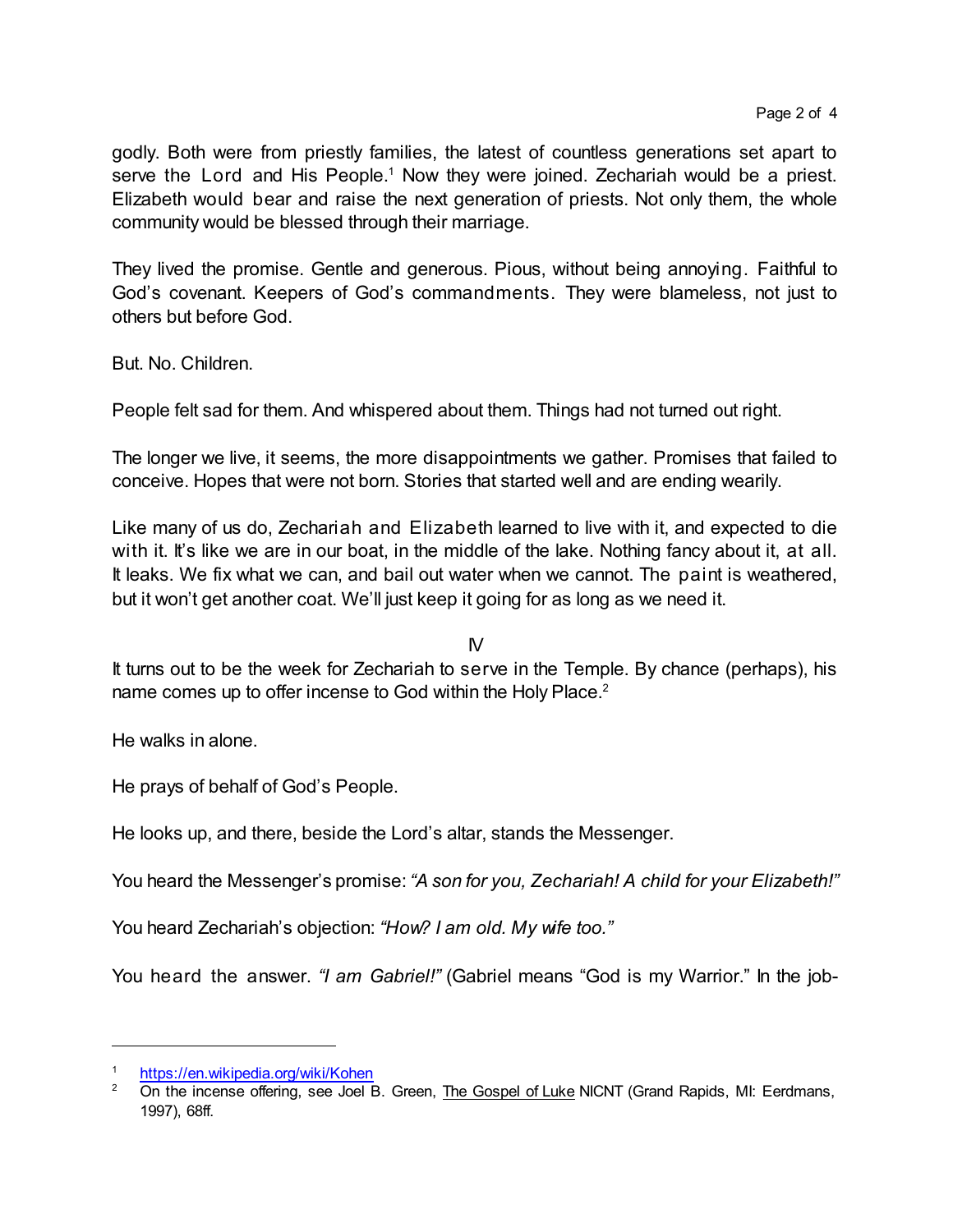descriptions of angels, Gabriel's is to bring earth-shattering news.<sup>3</sup> I don't think this Messenger is used to being second-guessed!)*"I am bringing you this royal announcement from Heaven's throne!<sup>4</sup> And you ask how? To make sure you get it, you're going to stay quiet and watch this promise happen!"*

You heard Zechariah's answer. . . . . Exactly.

Evidently he can still communicate well enough. Not long after, Elizabeth is buying baby clothes on Seniors' Tuesdays. Zechariah stays quite, smiling.

V

Want to imagine stepping into waves? Consider pensioners parenting for the first time!

But this isn't just a story about God finally coming through for these two.

Gabriel told Zechariah, *"Your prayers have been heard."* Which prayers? Those cried over an empty womb? Their personal prayers, Elizabeth and Zechariah's, begging for a birth?

Or, was Gabriel speaking of the prayers of all the People. Their prayers for salvation, just uttered by this priest in the empty sanctuary?

Or, was Gabriel speaking of both prayers, all prayers, held and heard by God?

For Zechariah and Elizabeth's boy will be born already equipped with a resume. John will be a new prophet Elijah. He will make the way ready for God. When the Messiah comes, the King for God's People, John will be shouting out: *"Look! Look! And get ready!"*

Zechariah and Elizabeth's boy will, of course, be a priest like his father. But his robes will be animal skin and his temple will be the wilds. Instead of blood on the altar, he will wash with river water. The Messiah Jesus will come to him, and Zechariah and Elizabeth's boy will leap with joy and baptise the Redeemer.

John will be a magnet for many, repulsive to others. He will befuddle the wise and send shivers through the powerful. And Zechariah and Elizabeth's boy, long-waited-for, will die in a prison, beheaded by a tyrant.

<sup>&</sup>lt;sup>3</sup> Carol A. Newsom, "Gabriel" in David Noel Freedman (ed), The Anchor Bible Dictionary (New York: Doubleday, 1992), II:863.

<sup>4</sup> The angel's message is described by Luke as an *euangelisasthai*. This word was used in Roman imperial contexts to describe an announcement regarding the emperor, such as a victory or a roayl birth. From it derives our words "gospel" (via Old English) and "evangelism."